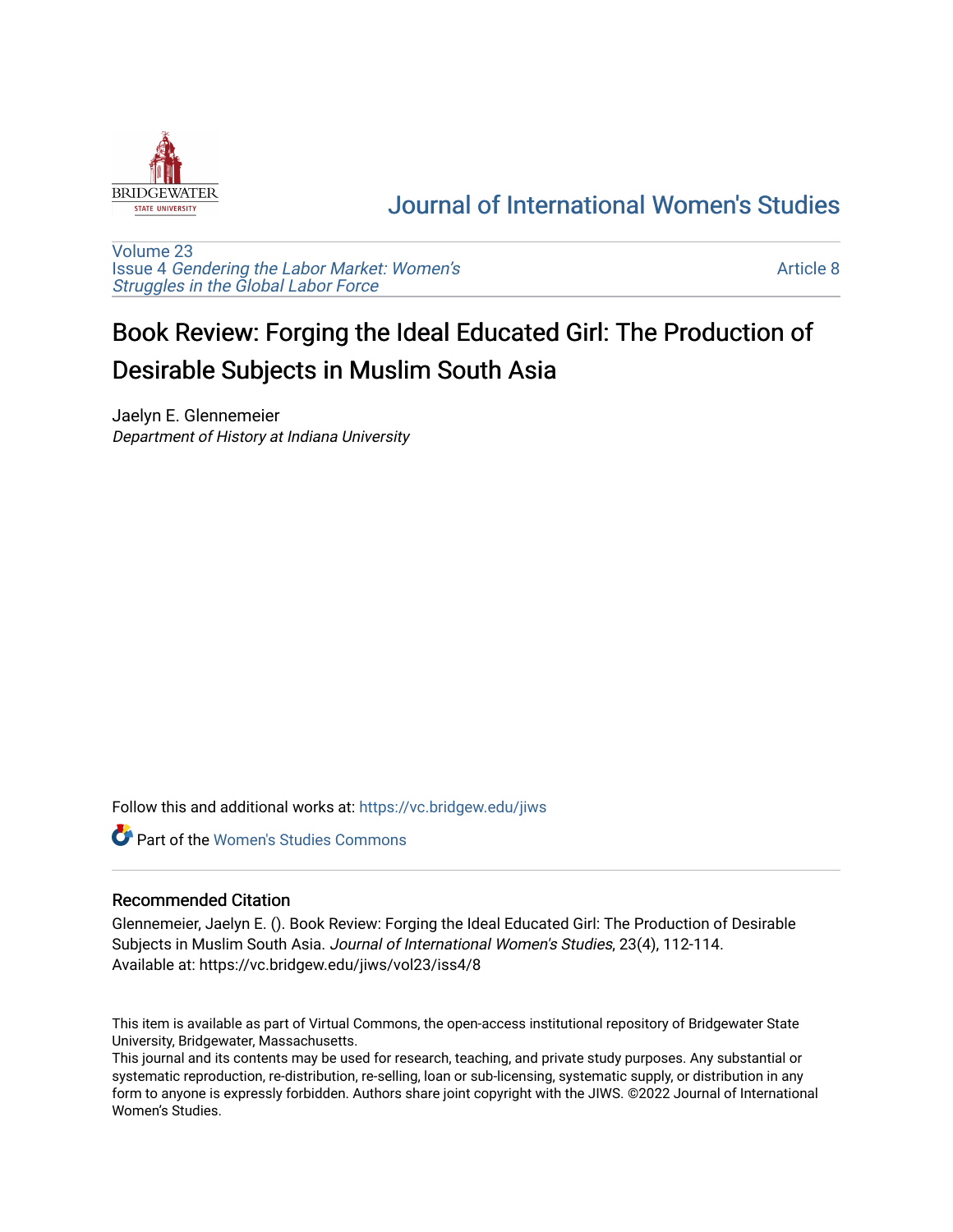## *Book Review: Forging the Ideal Educated Girl: The Production of Desirable Subjects in Muslim South Asia<sup>1</sup>*

Jaelyn E. Glennemeier<sup>2</sup>

In May of 2017 Musarrat Ahmad Zeb, a member of the National Assembly of Pakistan, shocked international observers by claiming that the shooting of Malala Yousafzai by a member of the Taliban had been staged. She insisted that Malala was not unique in her identity as an educated Muslim girl and then proceeded to list the names of other Pakistani girls seeking formal education; the "not Malalas." According to Shenila Khoja-Moolji, this statement by a Pakistani official reveals an underlying anxiety over the discourse that had formed around Malala as a figure. The outcry over the shooting, which occurred in 2012 and garnered international attention, had reconfigured Malala as a courageous girl who fought against her own repressive culture to seek the privileges and liberatory affordances of education. She quickly became a transnational icon representing secular modernity and the fight for girls' empowerment through education across the globe.

This contemporary, transnational discourse on girls' education provides the foundation for Khoja-Moolji's book *Forging the Ideal Educated Girl: The Production of Desirable Subjects in Muslim South Asia*. She critiques both bad and good faith international actors who tout education as the solution to complicated and contextual instances of violence. Khoja-Moolji notes that the image of the ideal, empowered girl – embodied by figures like Malala – creates a binary against the trope of the repressed Muslim girl; a discursive bifurcation that can then be transplanted onto any Muslim female subject. This reduction of the Muslim female figure to a site for political and cultural discourse is evidenced in countless articles and humanitarian campaigns linking Malala's attack to other acts of violence and oppression against Muslim girls. Khoja-Moolji identifies this Muslim woman/girl as a site which has been historically dictated by a broad range of social actors debating proper social orders. As early as the twentieth century, discussions of Muslim girls' and women's education are where many of these debates took shape. Khoja-Moojli interrogates these debates and argues that articulations of Muslim female subjectivity are formed by class, familial, nationalist, and hetero-patriarchal interests and therefore demand considerations of the complex local contexts within transnational feminist projects.

Khoja-Moolji makes it clear that her book does not tell a traditional teleological narrative of progressive change over time, but rather includes a series of overlapping and often competing articulations of educated girlhood mapped by national, familial, economic, religious and social concerns. However, in tracing these knowledge-making practices, Khoja-Moolji insists they are historically contingent and therefore structures her book to highlight shifting discourses in three distinct moments.

The first moment begins at the turn of the twentieth century in colonial British India. Khoja-Moolji uses government documents, speeches, novels and periodicals to understand anxieties over social

<sup>2</sup> Jaelyn E. Glennemeier is a PhD student in the Department of History at Indiana University. Email: [jaeglenn@iu.edu](mailto:jaeglenn@iu.edu)

<sup>1</sup> Khoja-Moolji; S. (2018). *Forging the Ideal Educated Girl: The Production of Desirable Subjects in Muslim South Asia.* Oakland, California: University of California Press.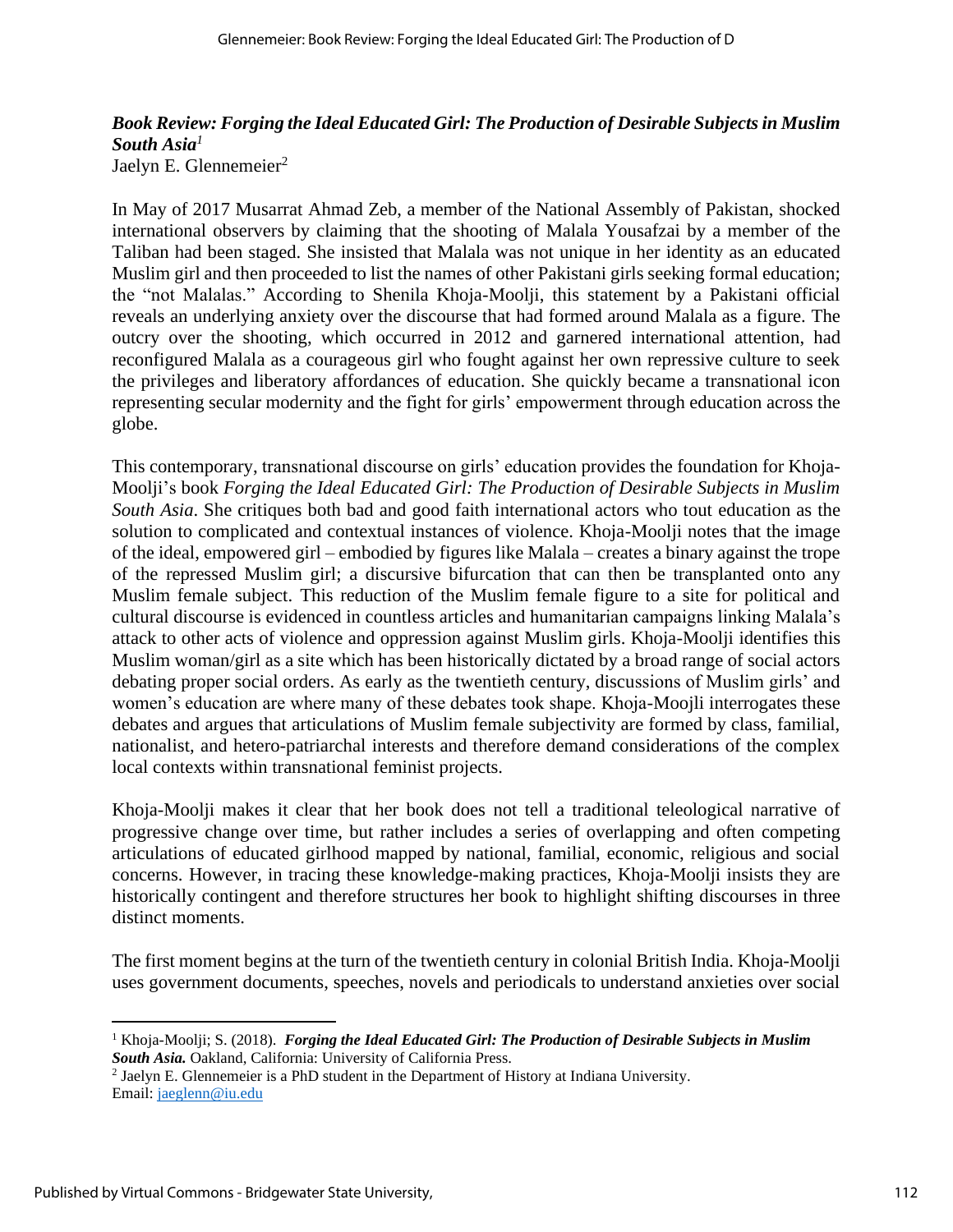status and gendered spaces as articulated in debates over women's education. In Chapter Three, "Desirable and Failed Citizen-Subjects" she shifts to the mid-twentieth century, examining the imaginings of educated female subjects in the first decades following the establishment of Pakistan in 1947. In this period, Khoja-Moolji argues, women and girls were cast as either modern subjects who sought equal rights in the interest of national projects or failed subjects who were either too religious or too Western. Lastly, Chapters Four and Five look closely at the contemporary moment of twenty-first century postcolonial Pakistan. Khoja-Moolji attempts to show how transnational networks are negotiated in local contexts, complicating the narratives of education as empowerment and critiquing "self-making" as a strategy for pro-market projects. Finally, she concludes her study with a review of the overlapping shifts in discourse detailed throughout the book and points to the systems of power that produce them. Rather than offering a tidy conclusion to her findings, Khoja-Moolji lays bare the political stakes of her study for not only feminist scholars and activists, but also for the lives of Muslim women and girls.

Khoja-Moolji describes her book as a genealogy of the educated Muslim girl that investigates the internal relationships of power in colonial India and Pakistan and how these institutions created competing ideals of girlhood. Such an examination of institutions draws from Foucauldian theories of governmentality and examinations of discursive practices. This methodology puts *Forging the Ideal Educated Girl* in conversation not only with historians of colonialism, South Asia, and the Middle East but also with feminist postructuralist scholars like Judith Butler who study how gender intersects with other subject positions as well as the practices that shape them. Critical to this approach is Khoja-Moojli's decentering of the Muslim girl as a subject and a focus on the cultural, state, familial, and religious practices that produce her as a site for various discourses. In doing so, Khoja-Moojli avoids essentializing the characteristics of the various female subjects in her sources such as the colonial *sharif bibi* or the contemporary Pakistani student. She does this while tracing stories of class preservation, norms of respectability, exploitation of women's labor, and political agency across time. Her ability to pull forth nonreductive narratives makes *Forging the Ideal Educated Girl* a valuable contribution to other scholarly critiques of the transnational, neoliberal turn that has touted emancipatory readings of education and reduced women of the Global South to binaries of heroines and victims.

Importantly, Khoja-Moolji's contribution to this body of work transcends simplistic dismissals of neoliberalism and transnational empowerment campaigns. She meticulously demonstrates how these various discourses are negotiated and rejected in local contexts. Her most innovative execution of this discursive approach takes place in Chapter Four, "The Empowered Girl." Here, Khoja-Moolji interrogates the promises and anxieties attached to the figure of the educated girl in twenty-first century Pakistan. Moving away from a written, historical archive, she uses her fieldwork in Pakistan where she conducted focus group conversations with girls, parents, and teachers in the community she grew up in and where she has often volunteered as an educator. Asking open ended questions about their engagement with schooling, Khoja-Moolji takes the answers of her interviewees as performative, narrating their educational trajectories and desire. One might be skeptical of a study that reads the answers given in interviews as performance claiming this strategy may run the risk of delegitimizing agency. However, Khoja-Moolji expertly contextualizes the individual experiences of education with the political, social, and religious discourses that shape them. Guided by her intimate knowledge and empathy toward the community, she joins a growing body of critique in postcolonial feminist studies which unveils